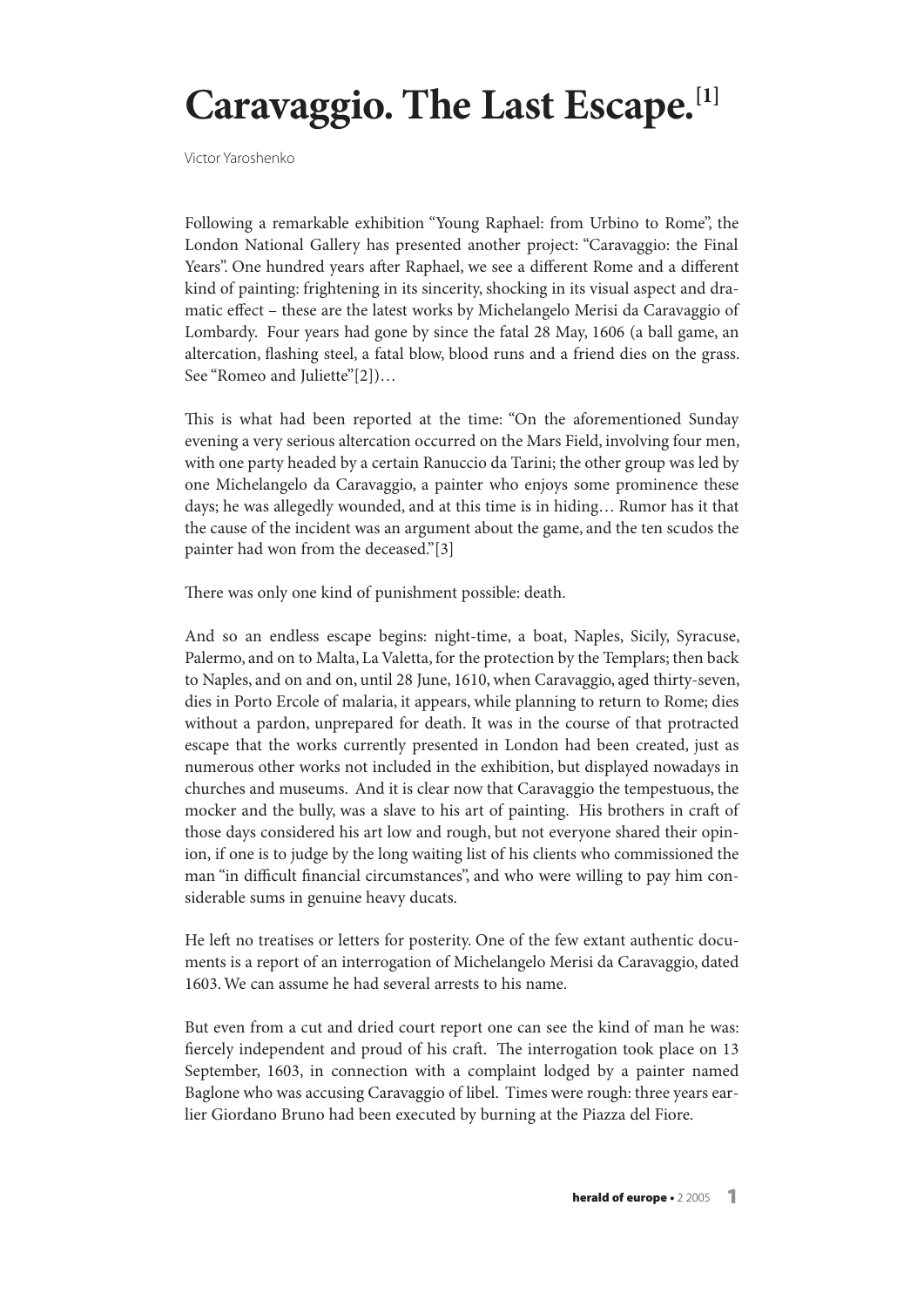"A few days ago I was arrested at the Piazza Navona, for reasons unknown to me.

My craft is painting.

I believe I know almost all painters in Rome, beginning with valentiomini (worthy people); I know Giuseppe, Carracci, Zuchari, Pomarancio, Gentileschi, Prospero, G. Andrea, G. Baglone, Gismondo and Giorgio Todesco, Tempesta, and others.

Almost all of the painters I have mentioned are friends of mine, but not all of them are valentiomini.

To me this word stands for men who know their craft well; the same with painters – one is a worthy man, if he knows how to paint well and is good at rendering nature…

Among the painters I have mentioned earlier I believe Giuseppe, Zucharo, Pomarancio, and Hannibale Carracci are good painters; the others are not valentiomini, in my view.

I do not know any painters who would praise and consider as good the artists whom I do not recognise as good.

I do not know whether there exists a single painter who would praise Giovanni Baglone as a good painter. I have seen almost all of his works... including The Resurrection of Christ quite recently, in Gesu.

I do not like the painting because it is clumsy, and it is the worst among his works…

No,signore,I do not indulge in writing poems, not even in Italian. Nor in Latin…"[4]

\*\*\*

The London exhibition was conceived as an autonomous art project. The walls and ceilings in the rooms are black, and spotlights in perfect darkness illuminate only Caravaggio's paintings which recede into the darkness of their own night. Torments, suffering, or else intense meditation... The late Caravaggio is quite different from the Caravaggio of the carefree days, as seen in the Hermitage (The Lute Player) or in the Louvre (The Fortune-teller, which, incidentally, in its copy version is currently on display at the Pushkin Museum in Moscow, as part of an excellent exhibition "From Giotto to Malevich"). But I think it would be wrong to attribute the painful cruelty of some works and the almost sickly-sweet tranquility of others to the changes in the artist's tastes and spirituality. One also needs to keep the client in mind. Different times, "the suffocating gloom of counter-reformation"...

In 1606, the year of Caravaggio's escape, Rembrandt was born, perhaps the greatest psychologist among painters of all times, who had learned a lot from the genius of Lombardy.

\*\*\*